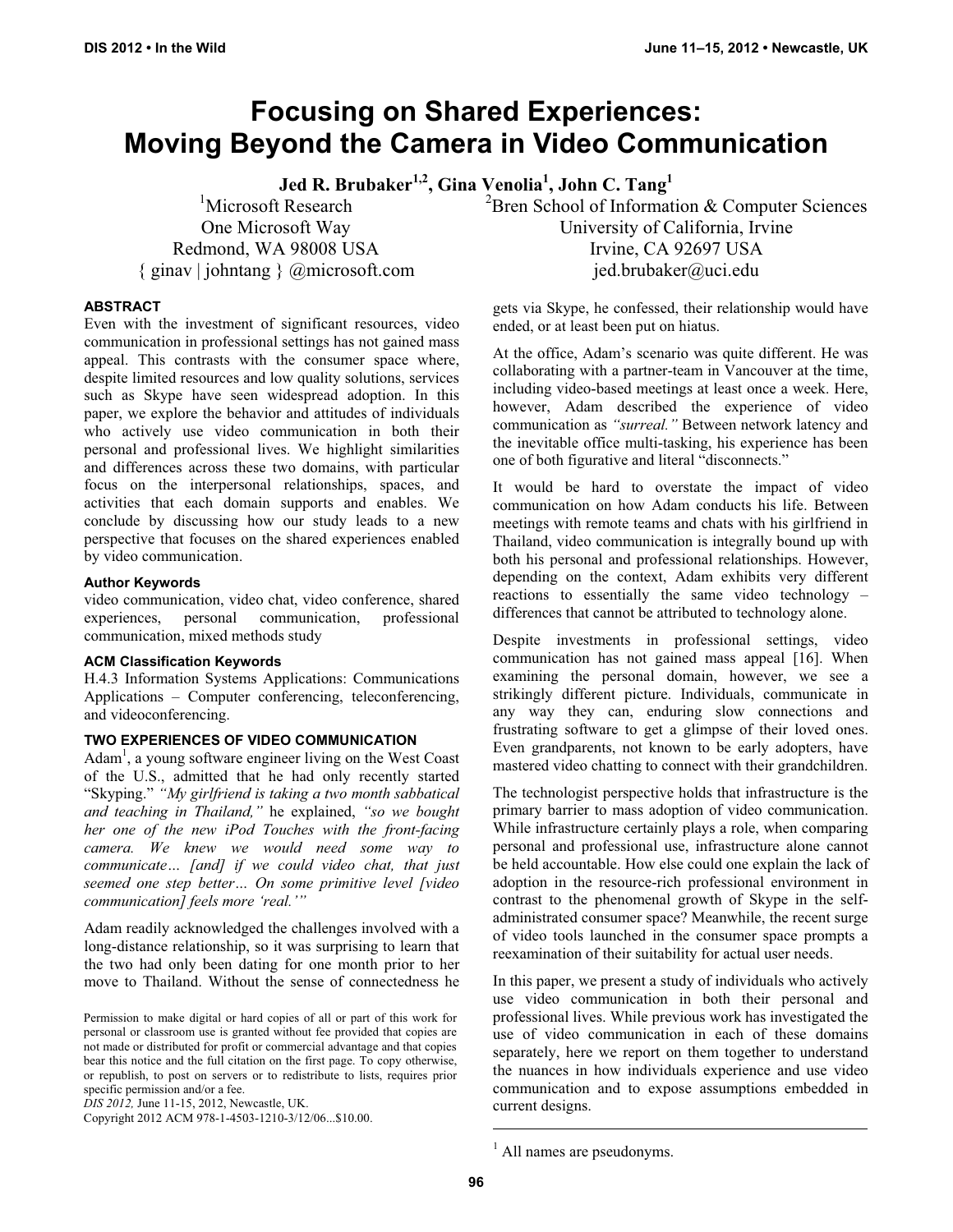Our findings show how a technology that is virtually the same, used in different contexts, results in striking differences in users' attitudes and practices. These findings support previous work [8] that demonstrates that video communication technologies are based on misunderstandings of work practices, rendering them inadequate for use in real professional environments, much less personal contexts. Based on our results, we demonstrate the potential of situating "shared experiences" at the center of the design process instead of focusing on the communication technology alone.

## **METHODS**

We conducted semi-structured interviews with individuals who use video communication in both their personal and professional lives. We recruited 24 interview participants from a global enterprise in the computer software industry (16 male; ages 24-50, M=34.6). Participants were recruited using a short survey screener emailed to individuals randomly selected from the global address book that asked questions about usage and importance of video communication in both their personal and professional lives. Respondents indicating use in both domains during the last 30 days and its importance as at least 3 on a 5-point Likert scale were contacted for follow-up interviews. With two exceptions, interviewees were located throughout the United States (India (1); Russia (1)) but our participants represent a diverse set of countries of origin (USA (14), India (3), China (3), France, Russia, Germany, Singapore). 75% reported being in a relationship and 62% had children.

Interviews lasted between 45 and 90 minutes, and were conducted in person (5), over the phone (7), and via video chat (12). Interviews were semi-structured, and participants were encouraged to direct the conversation towards topics they found most salient. Topically, interviews covered adoption and use of video communication in personal and professional domains. Participants were encouraged to provide specific narrative examples throughout. Finally, participants were asked to summarize their thoughts about video communication, contrasting personal and professional use, and what they wished was possible with video communication that currently is not.

We performed a thematic analysis of the interviews [2] using grounded methodologies (notably the open coding and memoing practices as described in [5]). We first identified emergent labels and grouped them into preliminary themes such as "negotiating distance." A series of discussions involving all researchers were conducted throughout this process in order to review interview data and discuss initial codes and themes (collapsing and reframing as necessary). The primary author then produced a set of descriptive memos that outlined each theme relative to the interview data. Utilizing these memos, the three authors conducted a series of discussions in which we returned to the larger dataset in order to evaluate our themes, resulting in further clarification of the scope of each theme, their relationships to each other, and creation of the key insights.

Finally, we used a  $3<sup>rd</sup>$  party recruiting service to deploy a survey to confirm interview findings on a population sample outside of the original company. Survey questions were 5-point Likert scales designed to determine agreement with the key insights from the qualitative data. Of the 314 survey respondents, 147 participants (46.8%) were selected for analysis based on the same participation criterion used for interviews. Respondents were predominantly based in the United States (81%). 74% of respondents were men and ages 36-45 represented the largest age block (42%). 74% were married or partnered and 67% were parents with an average of 2.2 children (SD=.94). Likert responses are reported below as the percent of respondents who *agreed* or *strongly agreed* with the statement.

## **RESULTS**

Our study resulted in a set of five themes, each producing a series of key insights. We present each of these themes in turn, including examples from our interviews and results from our survey data, and highlight insights throughout.

#### **Mediated Representations**

Ashley was quick to explain the benefits of video communication: *"Oh! Body language just says so much!"*  A single mother who works in client relations, Ashley frequently uses video at work for one-on-one calls, conferences, and online meetings. When relying on audio alone, she explained, it is hard to get *"the whole message."* 

These benefits, however, do come with some overhead:

*So, if I'm receiving a call from someone, I want to make a positive first impression, and doing that takes a little bit of effort on my part. I want to look professional… I want to appear as though I have all my ducks in a row. I don't want them to see me flipping through files and notebooks and trying to find whatever it was that we talked about a week ago, even if I have no idea, I don't want them to see that… So if it's a surprise call – maybe I can fake it if it's just a voice call, but if it's a video call that takes a little more effort.* 

At home, many of these concerns fade away. For Ashley, video communication is first-and-foremost about *"grandma time."* In addition to catching up, video communication allows Ashley to share experiences such as her nephew's first steps and her daughter's new tricks (*e.g., "blowing kisses"*), important moments that she would otherwise be left to recount during a phone call. If anything, Ashley laments the limits of the video communication with her mother. *"She can't change diapers!"*

Overwhelmingly, participants described video communication as a profoundly "*intimate*" and "*immersive*" medium. Participants spoke of being able to "*see*" and talk in a way that is "*real*." And like Ashley, every participant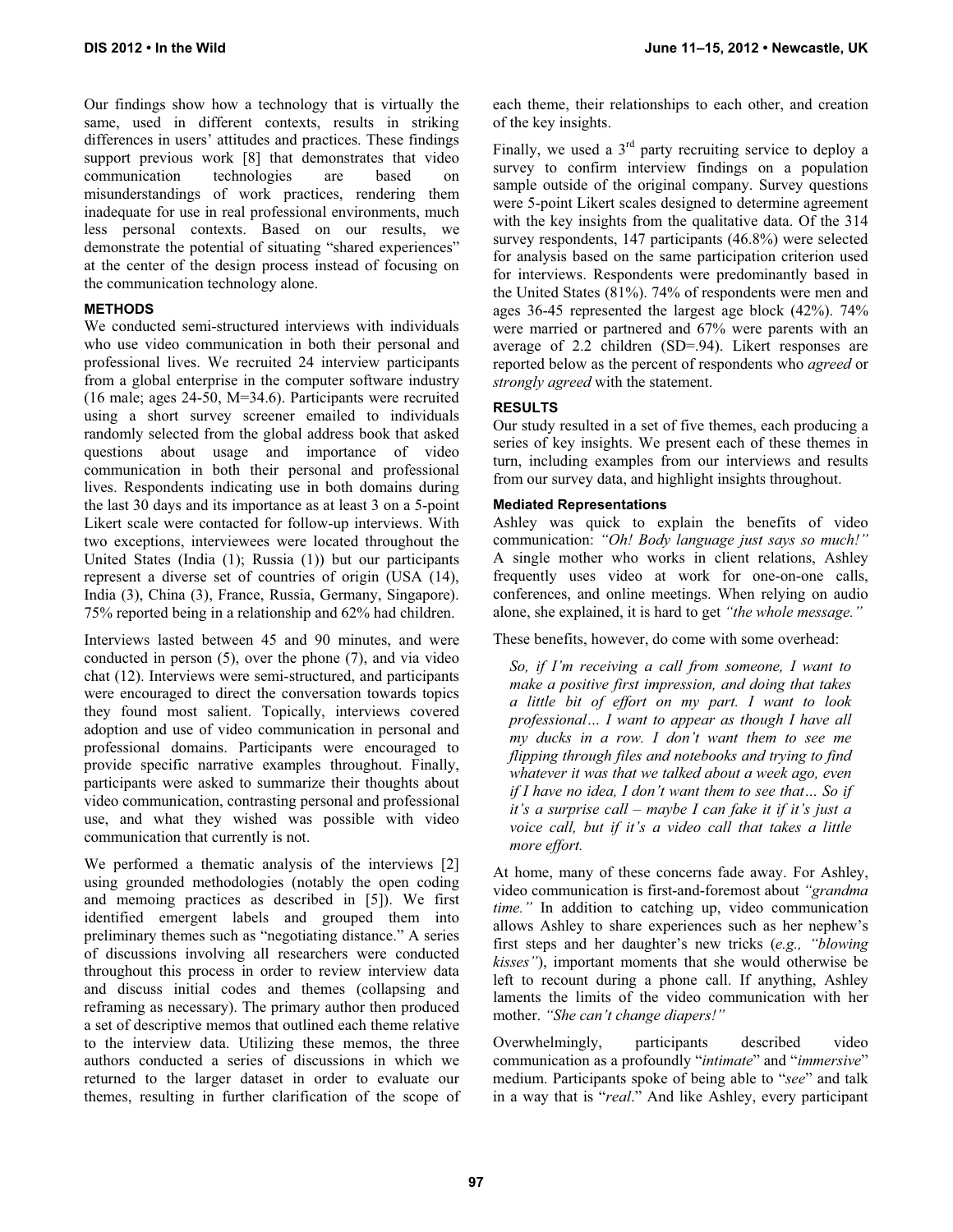talked about how seeing a conversation partner over video provides unquantifiable additional information. Our survey data confirms this: participants find video communication more intimate than a phone call (Personal: 88%, Professional: 72%), but the majority disagrees or strongly disagrees that video communication is more intimate than in-person interactions (Personal: 70%, Professional: 57 %).

Interviewees described a tension between being selfconscious about their appearance and surroundings when using video communication and the benefits of seeing the appearance and surroundings of others. Previous work has indicated that self-consciousness may hinder the effectiveness of communication [3] and has explored solutions to reduce or eliminate this [6]. However, in our data, participants described *"getting over"* their selfconsciousness and *"getting used"* to video's *"quirks."* 

Some participants said they were less self-conscious in personal settings where they interacted with frequent contacts. Others claimed they saw no contextual difference, and focused on their comfort with the technology instead. For example, Anya, a 38 year old woman who works in human resources, explained that professional experiences had acclimated her to video, easing adoption in her personal life. In her words, getting comfortable with video takes *"practice"* and *"dedication."*

**Insight:** People experience less self-consciousness when using video communication as they become more accustomed to the medium.

Video communication is more challenging than either phone calls or in-person interactions, in part because of the ways in which video communication constrains physical behavior and exaggerates displays of attention and inattention. In person, we are very fluid about moving between tasks, and where and how we direct our focus. Video communication, however, makes these behaviors distinct and the focus of one's attention explicit.

The limited field of vision with webcams was particularly salient in individuals' personal lives, where much of the activity lies beyond the desk. Jason, for example, explained that when he walks away from the camera he is *"literally walking away from them, I look like I am leaving them",* where in collocated scenarios a partner could simply follow him. 72% of survey respondents confirmed that they would like to move around while using video in their personal life, with 48% indicating the same in their professional lives.

Work tasks are often more centralized to the desk and the monitor, and thus within the field of view provided by the camera, but this presents a set of problems around gaze and attention. Participants like Phil, a remote worker, described how video exaggerates their presence (*"They project me up on the wall… sort of a larger than life thing.")* while many like Anya talked being able to visibly see *"how your eyes* 

*are moving left to right",* a tell-tale sign of reading text or scanning the taskbar while switching between applications.

Previous work in HCI has discussed the problems presented by the distance between the camera and the display for more closely approximating face-to-face interactions [4] and maintaining focus on a shared task or activity [17]. However, this finding highlights issues of exposure when inattention is made more visible by the technology.

**Insight:** Video communication constrains physical behavior while exaggerating displays of attention and inattention.

Exaggerated displays of attention create some additional challenges for the professional environment. In Anya's words, *"Offices are such multi-tasking spaces."* Kathleen agreed*,* and admitted to discreetly working through her email during status meetings. *"Office-life requires some agility across a variety of mediums,"* she explained, "*I have to respond to quick IMs and emails that pop up."* On the whole, Kathleen claims she is less likely to multi-task while using video communication (*"When people see you, you are more attentive"*), but also expressed frustration at having to *"cheat"* during meetings.

Aware that their attention is visible, participants described actively performing for the camera, including Adam who described a meeting with a remote team:

*I'm just looking at the screen… look down, look back at my laptop, make it look like I'm doing something [with exaggerated tone]* very important *– have a stern look on my face, but really, I'm just kind of checked out until we get to the next topic.* 

When asked if he thought others could see through his guise, Adam was uncertain, but did claim that he can tell when others are not paying attention: *"Oh, yeah, that guy is totally on YouTube."* 

Stories involving multi-tasking in personal settings were less common (although several participants did mention getting distracted by "*the internet*"). This may be the result of the kinds of interactions participants experience in their personal lives. Our participants described dedicating focused time for their personal calls, as well as situations in which partners were more tolerant of distractions.

Survey data on attention and multi-tasking confirm these stories, with respondents indicating slightly stronger agreement for professional settings. 46% responded that video communication makes it difficult for them to multitask in their professional life (43% in personal), while 45% responded that they worry that others might be able to tell when they are not paying attention (37% personal).

**Insight:** Video communication presents difficulties for multi-tasking behavior in professional environments as it makes inattention highly visible.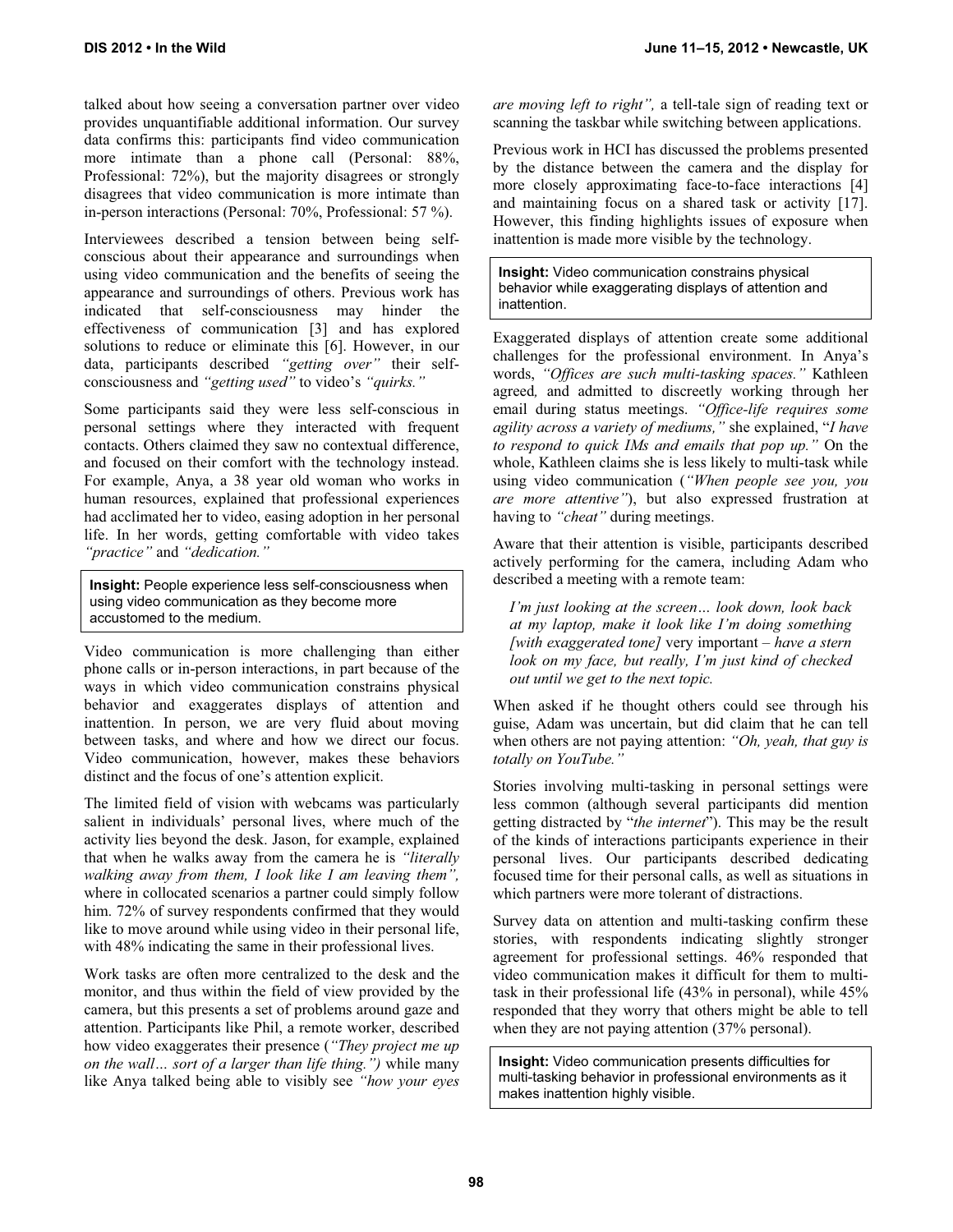## **Maintaining Connections at a Distance**

Rick, a member of the consulting division of his corporation, described an intense travel schedule that has him constantly away from home. Video communication is essential to his life – for coordinating with the central office, *"goofing off"* with other road warriors from their respective hotels, and evening video calls to his wife and child. As important as these practices are, however, Rick repeatedly stated that his most profound experiences were with his in-laws living in Hong Kong. His family relocated to the East Coast of the United States several years ago, and while everyone agreed it was a good decision, he had felt some guilt about living away from family and relatives in Hong Kong.

*"It was really profound to see them on Skype for the first time,"* Rick said smiling, *"We are so much closer to each other."* Spanning the Pacific, his wife and mother-in-law often play the piano for each other. The video connection even lets Rick's family check in on their cat that stayed back in Hong Kong.

Many interviewees discussed having early experiences with video communication with friends or colleagues, simply to "*try it out*." In a personal context, however, adoption of video communication was most often the result of relocation. Mahesh, for example, had experimented with video on MSN Messenger – *"just messing around"* – but it was not until his brother moved to Germany on a military assignment that he returned to video communication and suggested they give it a try. *"When it worked, it was great. It lets you have a 'real experience' with your family."*

The narratives of adoption at work, meanwhile, were more varied. While participants like Shrini spoke of adopting video communication for a specific purpose (in this case, an interview), others explained that their initial experiences were prompted by organizational dynamics such as joining a new team that was already using video communication or when starting a new project with remote collaborators.

It is clear in our data that communication over large, often international distances was one of the most common reasons that prompted people to adopt video communication. 51% of survey respondents said they adopted video communication as a result of them or someone they knew moving, and 53% indicated that their use increased following an intimate's relocation. These findings are in line with earlier research showing that individuals turn to other communication modalities following relocation [12].

**Insight:** Individuals typically choose to adopt video communication in their personal life as a result of relocations. Professional adoption is typically imposed as a result of work on projects with distant collaborators.

The potential challenges of distance can also be latent. Children, for example, provide a potent scenario in which individuals turn to video communication to include those at a distance. However, the desire to establish and maintain a relationship with a growing child can exacerbate the challenge felt by interpersonal distance. Kathleen described the increased importance of video communication following the birth of her niece back home in Germany:

*Obviously if you live in the US and your family is abroad, you don't get to share all the moments, and it's almost starting from scratch every time you see that little one because she's already forgotten... So I just went home 4 weeks ago, and so my niece goes to day care… and people that are family can pick her up, and… I thought 'Well, what if I show up and she doesn't even recognize me?'… Then I literally showed up, and it was normal to her. Like she doesn't understand where I live… so for her it was completely normal.* 

As we see in Kathleen's explanation, the addition of a child can bring about a new sensitivity to already existing distance. *"Without video",* she summarized, *"I would be the aunt that no one knows."*

Anxieties around maintaining social presence in others' lives were echoed in the professional setting as well. This was particularly true for participants who telecommute or work with remote colleagues. Sean, for example, maintains an office at work even though he telecommutes from his home in a different state. He has gone to extensive lengths to develop a custom telepresence solution that integrates the two environments. Video conferencing into his office, Sean justified the multiple HD cameras, various audio equipment, and conspicuously large flat-screen TV displaying his face, rather bluntly:

 *I know lots of remote people who are forgotten and then move on… Video conferencing is about presence, it is about being 'here.' [points to the company office]* 

Evident in these stories are new experiences of, and relationships with, distance. Video communication is supporting and, in many cases, enabling new socio-spatial configurations in both personal and professional settings.

Our survey data was particularly telling on this front. When asked if, as a result of video communication, respondents were more open to a variety of interpersonal scenarios, 66% said that they were more open to traveling for work, and 65% for living apart from a close friend. Roughly half of participants indicated they were more open to a close friend (53%) or close family member (57%) relocating for work. And while respondents predominantly disagreed when asked if video communication would make them more open to living apart from a spouse or romantic partner (48%), a small subset stood apart from the majority, indicating strong agreement (22%). Professionally, respondents agreed that they are more open to working with remote teams (78%), remote individuals (83%), and working remotely from their team (72%) and manager (65%).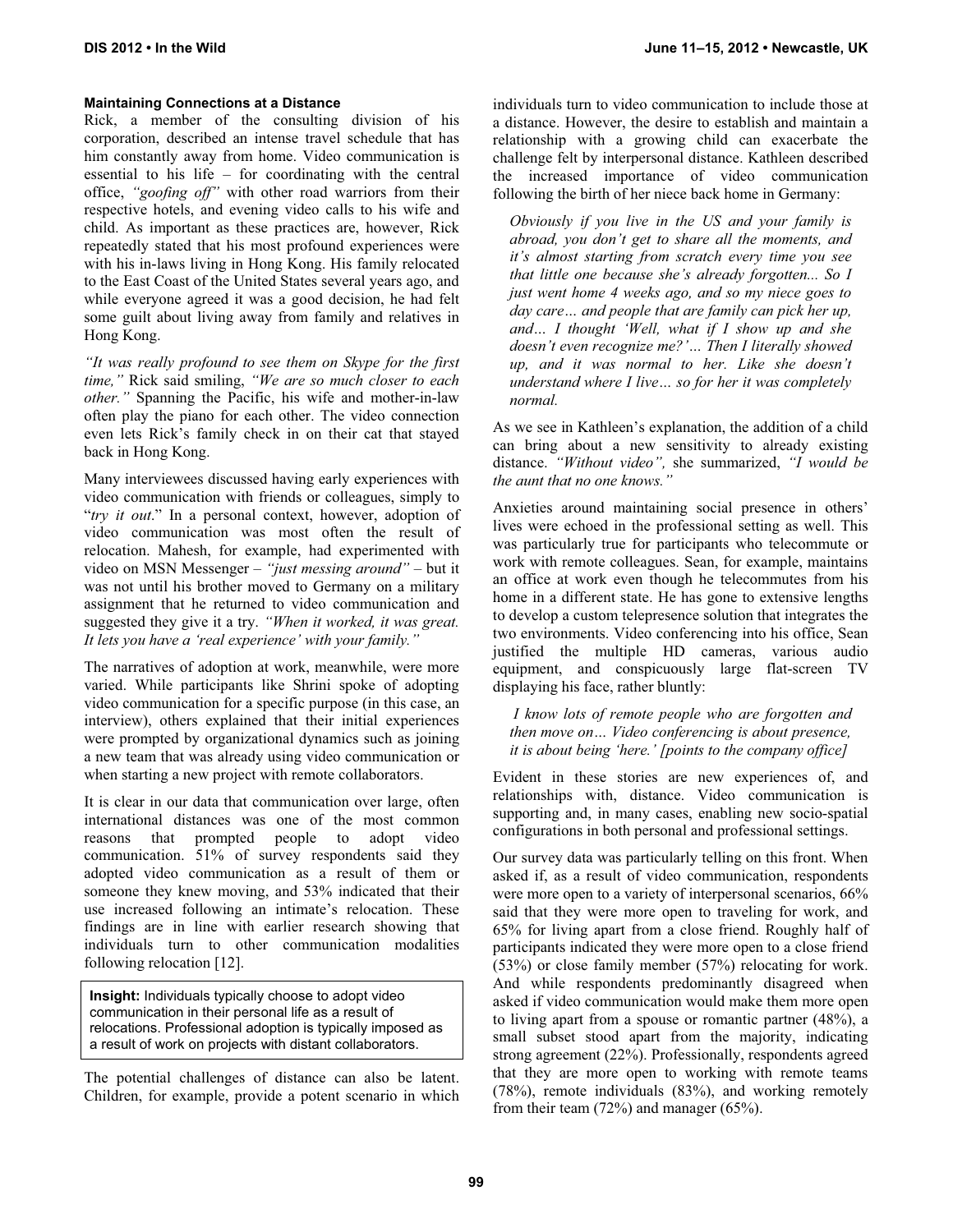While individuals evaluate the impact of video communication on distance differently, the stories we heard indicate that it can mitigate the painful aspects of distance. Indeed, survey participants indicated that video communication helps them cope with distance in their personal (74%) and professional (55%) lives. These findings also support research efforts to bridge distance [e.g., 8, 14, 16], but renew questions about the ultimate impact of these communication technologies in terms of how people organize their social lives. Although contrary to evidence [11], it was clear that at least some of our participants felt that video communication altogether eliminates the negative impacts of distance. Kathleen, for example, claimed that *"location is not an issue anymore."*

**Insight**: With video communication, people are more willing to accommodate distance in their personal and professional relationships.

# **Group Identity & Shared Values**

*"*W*e took a picture of my daughter, you know, next to the computer screen,"* Amanda explained. The photo in question was taken in a hospital recovery room, shortly after the birth of her child. In it, a smiling family gathers around while an exhausted Amanda holds her newborn daughter to a laptop to introduce her to her greatgrandmother.

*"She never got to physically meet my daughter,"* Amanda lamented, explaining that her grandmother passed away several months later.

*[But] she got to meet her over video, she really got a sense that it was two-way communication and she could see her one and only great-grandchild. That picture ended up getting framed and shown at her funeral… That was such a powerful moment for our family.* 

When sharing their stories, participants described video communication's role in every aspect of life, from the mundane to the momentous. In a personal context, participants described individuals with whom they used video communication regularly, as well as significant events, such as the birth of Amanda's daughter, in which special effort was made to include others.

While not carrying the same emotional significance, in a professional setting, product launches are also important social events during which special effort is made to include remote individuals. Matt, for example, described including the Shanghai-based members of his product team:

*We have a little bit of a party… Usually the head of a division will stand up and talk, and we'll kind of cheer and pop champagne and whatever… They'll do some sort of… like a rubber-stamping of things, like… 'Are all the bugs fixed?' And somebody will say [making stamping gesture] 'Yes they are!', 'Have we finished*  *all the work?', 'Yes…!' And that's kind of a traditional thing we do, and so they [the remote team] feel like they are a part of that…* 

But teleconferencing into a social event is far from ideal:

*[Remote participation has] mostly been passive, mostly because of the difficulty with the microphones… It looks to them and us like just a bunch of people milling around and talking, right?* 

Despite the technical challenges, Matt explained that *"[they] appreciate it when we set up those kind of video conferences so they feel like they were there when the big celebration happened... to feel a part of the team, not as some sort of forgotten stepchild or something."*

The use of video to include distant relatives and colleagues highlights the symbolic power of video to demonstrate group inclusion [15]. Examining whom individuals choose to include for major or significant events highlights a byproduct of video communication use: including remote group members demonstrates their membership in the group. Moreover, it is striking that in our data, the experience of being included via video communication can sometimes be more important than the ability to communicate itself.

**Insight:** Individuals utilize video communication to include remote people in group activities and events to demonstrate their membership in the group.

Bringing a group together over video communication, however, is far from effortless [1]. The social and technology overheads can be burdensome, or downright prohibitive. When participants expressed their frustration with technological barriers, we asked them to explain the benefits of video communication, and what "made it worth it." Speaking about his personal life, Adam explained that while technical barriers exist, they are eclipsed by the experience of seeing the other person:

*I think it's just back to being able to see a person's expressions and kind of look them in the eye, and get the whole experience of how they are reacting and how they are behaving when they are communicating things to you.* 

While seeing close friends and family can certainly be its own reward, statements such as Adam's remind us that the act of video communicating reinforces the relationship between those involved:

*And so I think that's important to the relationship – that we're both kind of both trying to do these things to make it a little bit easier… I think the fact that we're both making the effort is very important.* 

Stories like Adam's contrast with those from a professional setting. While the ability to see each other remains powerful, and individuals do think making an effort is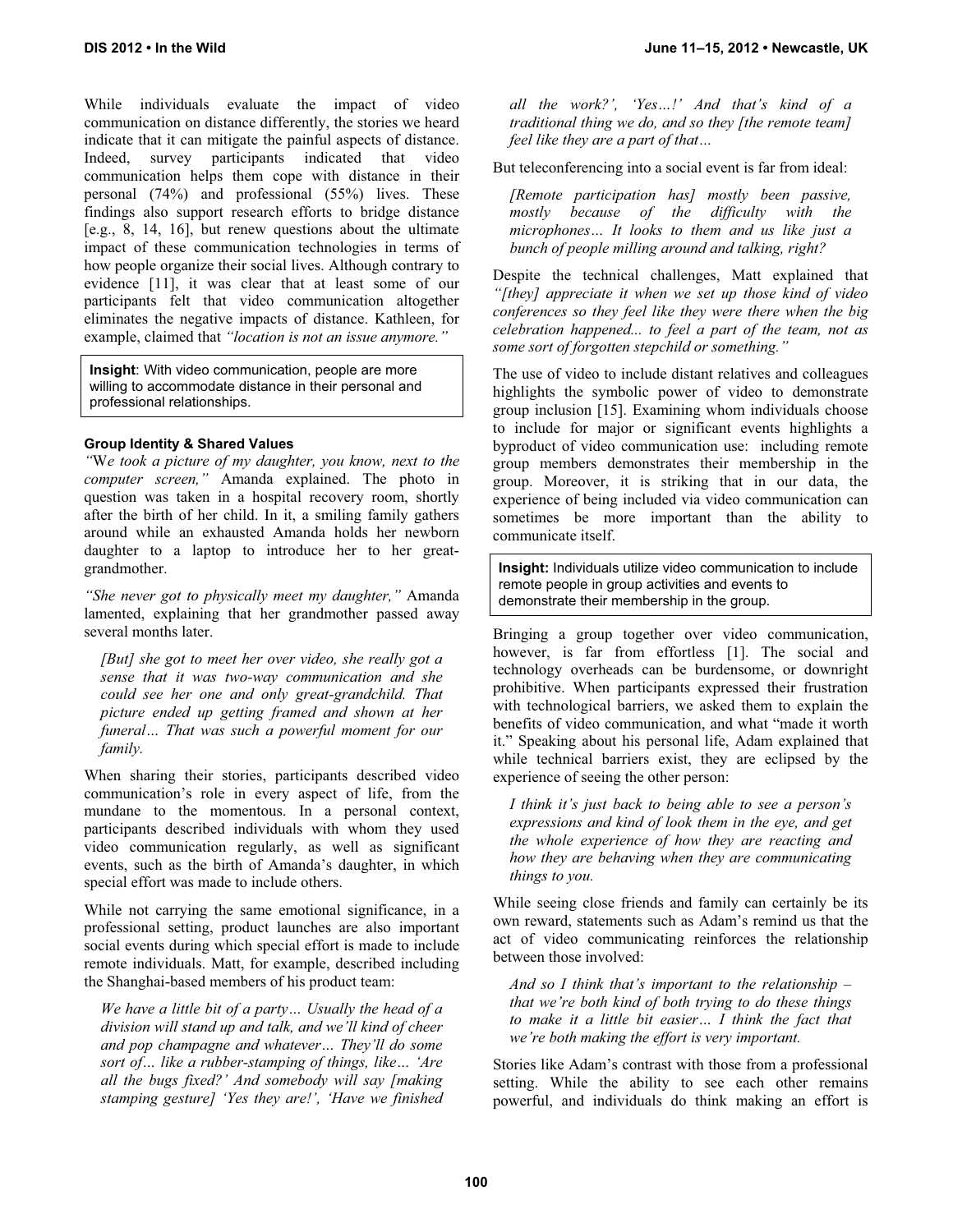important, individuals were quick to enumerate frustrations – particularly with the overheads of initiating a call.

In our data, the overriding value for personal video communication was the ability to connect, what Shrini called *"the personal connection."* Conversely, the professional domain is largely evaluated in terms of productivity. Our data suggest that one reason video has not seen much success in professional settings is that one-onone video calls are often seen as inefficient and intrusive. In a professional context, Adam summarized, video is only used to *"solve important problems involving multiple people where you need a high degree of focus."*

These results extend Ames *et al.*'s [1] finding that video communication reinforces family identity, and indicate that video communication as an effort – one that includes negotiating bad connections, changing software clients, and even downgrading to audio-only calls – reinforces the relationship between, and shared identity of, the participants. Moreover, where Ames *et al.* demonstrated how video communication was used to promote family values, we see the same effect in professional settings and suggest that video spreads any group's values, but is also evaluated in relationship to them.

**Insight:** Video communication use demonstrates and is often evaluated in relationship to shared group values.

## **Establishing New Relationships with Place**

*"So my daughter lived in Italy for a year,"* Karen started, "*[and] could not make the trip [home]..."* Karen comes from a large family that is scattered around the world, *"but we try to make a point of getting together at Thanksgiving time."*

*In the house was probably twenty of us that were at my sister's house in Reno at the same time that she's [her daughter] online, you know, in Italy. And so it was just, you know, we walked around with the laptop, so she was getting the feel of going into the kitchen, to the living room… We had her setup in a corner for a while where her cousins could sit down and have an individual conversation and meet her roommates. And at one point, the phone rings, and we have a niece – her cousin – that lives in Hawaii. So, not on video, but we literally had the phone on speaker next to the computer that's Skyping, with people in the room, all sharing a Thanksgiving experience where we'd normally all be in the room.* 

Karen admits that it was hard when her oldest daughter moved abroad. However, she talked about experiencing Italy vicariously through her daughter and using video to get a better sense of what it meant for her to be there. Video enables access to places in a way that other mediums do not. Given the visual component, video communication is particularly adept at sharing, exposing, and blending places.

Harrison and Dourish's distinction between "space" and "place" is useful here [7]. "Space," they argue, is the structure of an environment and includes features such as orientation, proximity, and presence. Meanwhile, "place" is the result of a shared cultural understanding. Video provides various spaces (*e.g.,* video chat vs. multi-party conferencing), however, it is the norms and mores used across these spaces that establish shared notions of place.

Work, school, or travel may introduce distance, but video communication allows individuals to share their locations as a way of building relationships as they establish "place." Following conversations, sharing locations was the most common use for video. Adam, for example, described being able to see Thailand through the eyes of his girlfriend:

*It's obviously a very foreign place, so it's, you know, my only way to ever see and experience what she is seeing and experiencing, and get an idea of where she is, and that kind of stuff...* 

Sharing a location often involved highlighting its distinctiveness and served to reaffirm the reasons for the distance. In fact, sharing a location was often the primary objective of the video communication sessions described to us. In addition to the scenarios like Adam's above, sharing offices and the latest hotel room were also common.

While comparatively mundane, sharing new domestic spaces after a move proved to be an almost universal experience. Jason, who just moved to another state, described an episode with his mother and sister:

*So it was the first time that they had seen the apartment… it was a mess because I was just moving still, and then when I got it cleaned up, like a few days later, I got on and showed her [mother]…* 

Likewise, Shika described sharing her new apartment with her grandparents after moving across the country for a job, showing them *"how I had arranged everything."* Where some stories spoke of the pleasure at sharing a novel location, these "house tours" were more often associated with providing comfort to family members by showing them how participants were settling into their new living situation, often in a location that family would otherwise not be able to visit.

In contrast to these largely personal stories, we heard relatively little from people's professional lives about space or place. Instead, stories focused on gaining access to professional expertise regardless of location. Indeed, many participants joked about teasing co-workers who chose to videoconference into a meeting rather than walk to the adjacent building and attend in person. The flexibility video communication provides has also irrefutably opened up the possibility of working remotely (at least part of the time), allowing participants like Frank to negotiate personal and professional responsibility by, in this case, picking his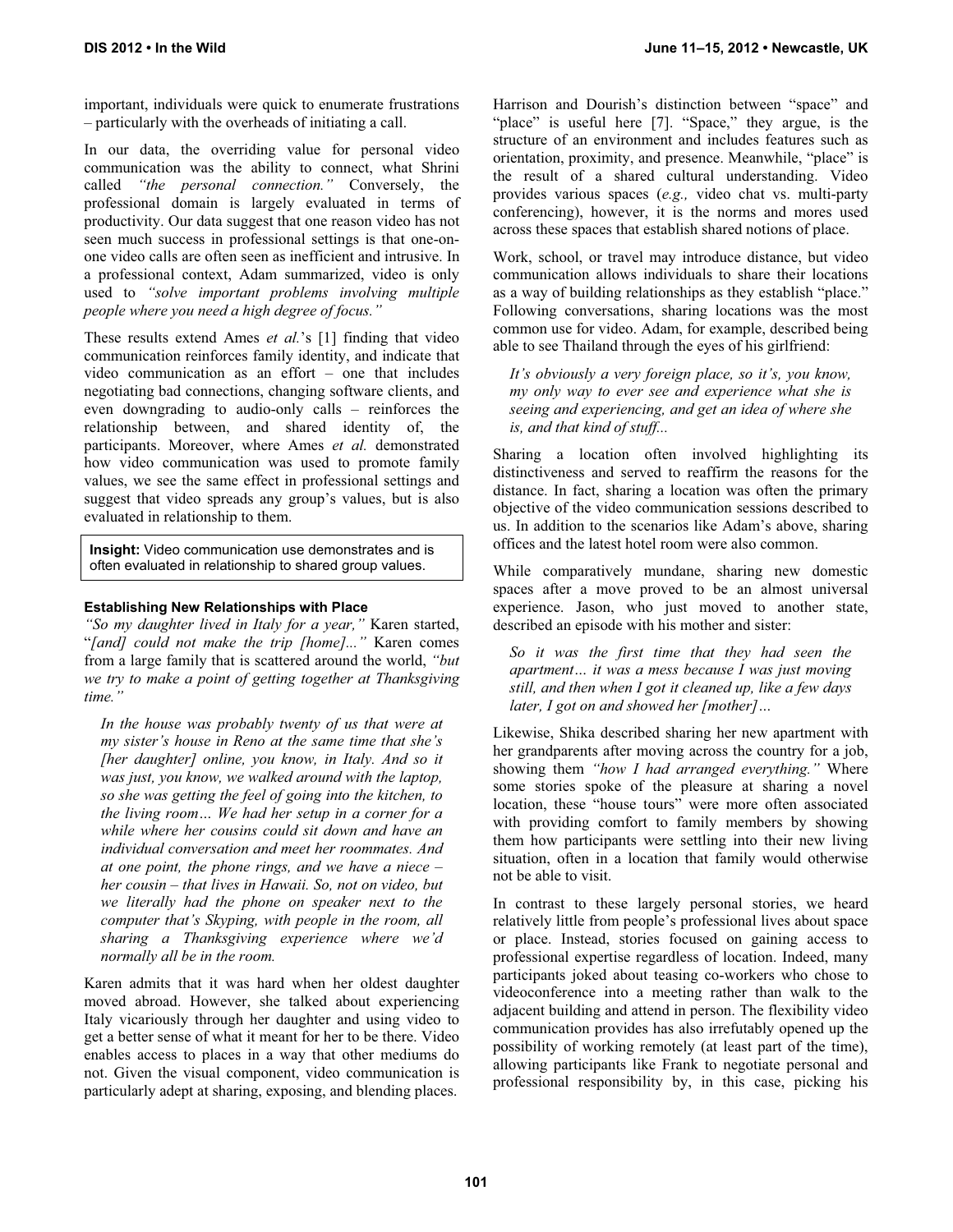daughter up from school in the afternoon and finishing his workday from home.

Professional stories also focused on the appropriate decorum. Shika, for example, reinforced the importance of those remoting in from home to *"show proper respect"* for presenters by maintaining a professional environment regardless of your location. For the duration of any professional video conference, it seems, the home space is expected to be an office.

Where location in personal communication enables interpersonal opportunities to create meaning and understanding around those spaces, the shared understanding of the place of professional video communication was almost always the same: it was the office. For this reason, some participants described their unease with professional video communication in their personal environments. Shrini, for example, described video communication from his house as the equivalent of *"inviting someone into your home."* The one partial exception we saw to this was reported by Parker, the manager of a fully-distributed team. *"Video communication is a window into someone's house,"* he explained, claiming that he always IMs colleagues before initiating a video call: *"It's the equivalent of walking by their office…"* 

**Insight:** The spaces accessed and created by video communication are influenced by and have value due to shared cultural understandings.

# **Shared Activities & Co-presence**

*"So, prior to my wife moving here, we used to use video almost on a daily basis."* It was only two weeks earlier, Victor explained with a broad smile, that he and his wife finally found a place to live together in Seattle. Victor moved across town. His wife moved from Ohio.

Victor described a period of 4.5 years during which he and his now-wife used video communication for a range of what would otherwise be considered conventional dates. This included the classic movie night:

*We would just… you know, saying, 'Hey, let's have a movie date on Skype.' So it is possible… But we kind of make sure we are in the plus [or] minus five second gap in the movies… I think it mimics actual dates and whatnot, where you're able to see the other person upfront and whatnot, right? Of course it's not a perfect substitute, but it's… a decent substitute.* 

In personal video communication, we repeatedly saw creative behavior that extended the reach of webcams into kitchens, gardens, and into users' lives. Without question, the most common activity was sharing one's location (as discussed in the previous section), but the variety of shared activities from across our interviews was striking.

Jack, a single man in his mid-thirties, talked about clipping his webcam to the hood over his range so that his mother could give him instructions on how to cook one of his favorite childhood dishes in the pot below:

*I grab my mom, get her online, and say, okay, 'Am I doing this right?' So it's inclusive… and she could see what I was working on, and you know, give me some advice directly on it.* 

Jack shared interactions with his father as well:

*And I've done the same thing where I was working on my plane, you know, my dad, who's fixed this one issue before, I basically crawled under the plane with the camera, and I showing him the part where we could talk about it...* 

In fact, 57% of survey respondents indicated that they use video communication to share activities with others in their personal lives, 62% in their professional lives. In a personal domain this included attending parties (22%), family events (32%), and watching TV or a movie (26%). In a professional domain, respondents reported giving and attending presentations (65% and 84%, respectively), as well as participating in remote interviews (42%) and team social events (29%).

This, however, is often despite support from technology that is designed for desk use only or built into laptops. What we are seeing, particularly in the personal domain, is a swell of new practices and shared activities in which individuals are utilizing video communication beyond the desk, often including laptops and mobile devices balanced in precarious places.

**Insight:** Individuals are moving beyond conversation-only video communication and repurposing video to engage in shared activities.

The current support for shared activities, however, is quite limited, and may explain the dearth of personal experiences involving friends.

Adam: *I think it's because it [video communication] feels a little more personal… with someone you don't have kinda a strong connection to it can be more awkward… Friends that you hang out with, I feel like, it's usually like you're hanging out, and then you're focused on some other activity, right? Like, I'll go drink beers and watch a football game or something, right? [Slowly] You're not like staring at each other face-to-face and communicating very deeply and looking into each other's eyes.* 

Interviewer: *That audio recorder can't capture the terror on your face. [Both laugh.]* 

In his early twenties, Adam explained that typically he wants his interactions with friends to have *"less emotional weight."* Friends are the people you do things with, and for the time being, few systems take advantage of video for the purpose of enabling compelling shared activities.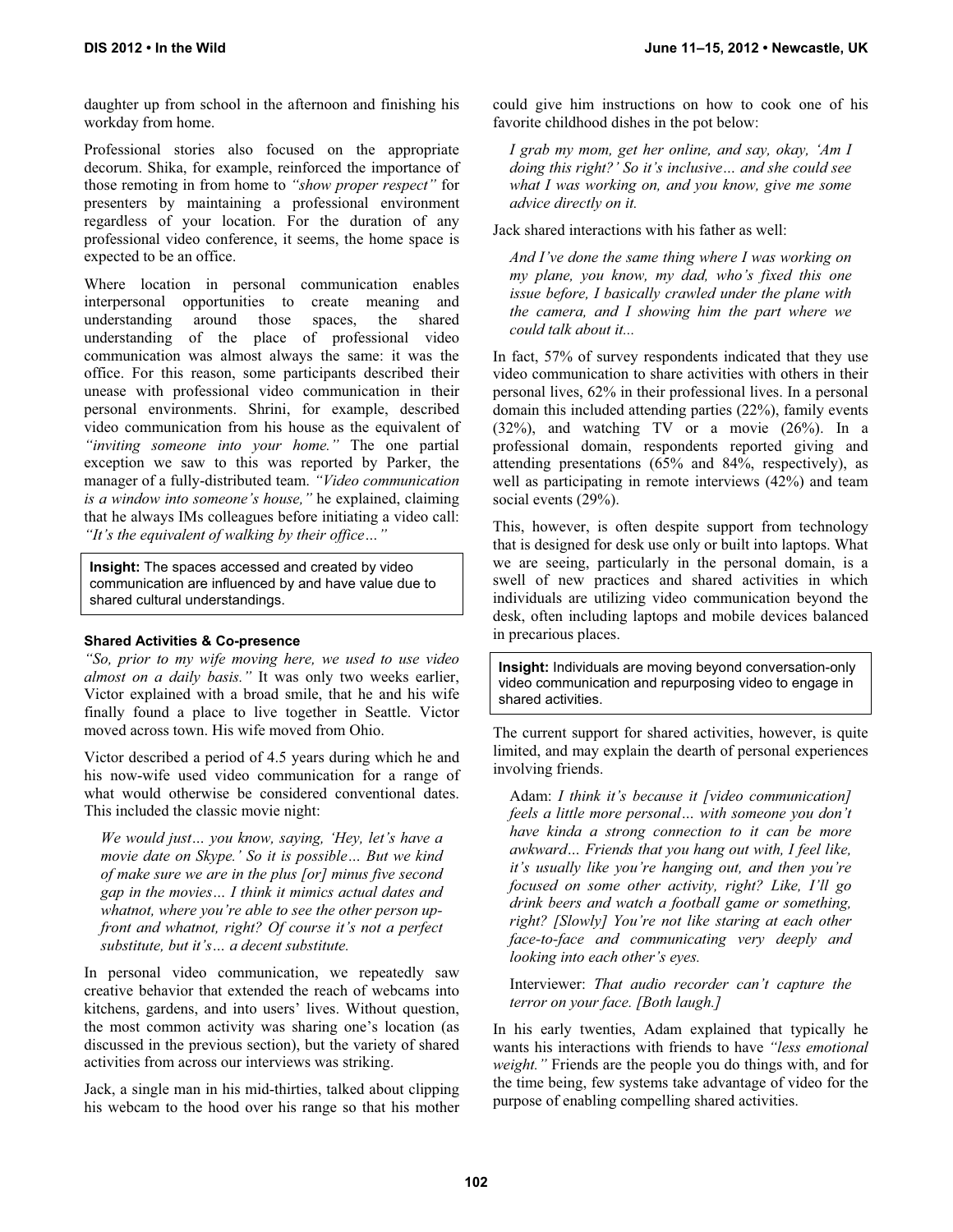**Insight:** The limited number of activities that video communication supports discourages broader adoption.

When discussing video communication in professional contexts, several participants also included activities such as screen sharing, collaborative document editing, or even broadcasting a presentation's slide deck. Chad explained that in his job he often finds himself coordinating with multiple remote people on PowerPoint decks under tight deadlines. Where they used to break up the presentation and regroup later, consolidating the content was burdensome. These days, he explained, they just *"get together"* online:

*So generally what we do is, we'll bring up a [screen sharing] meeting… I make some people presenters, we do an application share, and then we talk through what we're doing…. With PowerPoint, we'll go through and we'll discuss, 'Okay, we need to talk about X, Y, Z to this general, so what of these points would look good?'* 

While participants were unable to see each other during these meetings, the application sharing let them coordinate on a single document on a shared desktop – contributing content from their individual machines, and then coordinating their additions.

Initially surprising, the inclusion of collaboration scenarios that do not include any video makes sense when we consider their properties. Much like video communication, these digitally shared spaces provide a dedicated and synchronous environment among a set of participants (often just one other person or team).

Screen sharing and collaboration scenarios were not limited to the professional environment either. For example, when Chad is traveling for work, he and his son frequently play an online game together. During these sessions they use screen sharing to coordinate their actions and enhance their gaming experience:

*So we coordinate starting new servers, attacking people… We're looking at the same things, we're working on the same things, we're chatting about the same things. It's real time interaction.* 

During time sensitive activities, such as online games, Chad and others explained that video communication can actually be distracting, and that screen sharing provides a better sense of connectivity.

Activities such as screen sharing do not eliminate the benefits of the camera. Rather, they redirect it to a shared point of reference – a virtual desk of sorts – and in so doing, create a sense of co-presence. Survey respondents agreed that sharing or engaging in an activity with someone over video communication makes them feel like they are together in both personal (71%) and professional (64%) domains. Notably, not a single individual strongly disagreed with this statement.

Research on immersive environments has previously discussed this phenomenon [*e.g.*, 13], however, we find the similarities between video communication and collaborative environments compelling. This highlights both the potential for video as a collaborative activity space as well interactions that more seamlessly integrate activity partners and workspaces – virtual or real.

**Insight**: Shared visual context creates a sense of copresence.

## **FOCUSING ON "SHARED EXPERIENCES"**

When analyzing the range of stories in each of our themes, we were struck that the technology was often secondary to the social experiences it enabled. Individuals are using video communication to create shared social experiences in both personal and professional contexts, provided the technological overheads do not impede the desired experience. These stories, and the insights they provided, have drawn our focus to the potential of explicitly designing from the perspective of "shared experiences."

A design focus on shared experiences can appropriately account for social context and include more types of interaction partners (e.g., casual friends) by explicitly considering the experiences video can enable and enhance. We contrast this focus with two prevalent approaches coined by Nardi *et al.* [9] as "talking heads" and "video as data." Talking heads describes the prototypical scenario in which two individuals use video communication to simulate a face-to-face conversation. In contrast, video-as-data describes scenarios in which some "data" is more important than an individual's face, such as a patient during a surgical operation or a whiteboard during a brainstorming session.

Importantly, shared experiences are not necessarily taskspecific (be the task a "conversation" or "surgery"). Instead, many of the scenarios in our data involved a series of tasks or events that were secondary to the overall experience and highlight the potential for a video communication infrastructure to better enable, accommodate, and enhance such experiences. Rather than considering the ways video communication can be improved as a channel, focusing on shared experiences gives priority to the social scenarios and environments in which a constellation of technologies could be used to enable the end-user experience.

#### **Design Foci**

Considering the intersections among our themes, we present three foci that a shared experiences perspective offers.

*The appropriateness and adequacy of the technology for the types of dynamic behavior that might occur –* Shared experiences often include communication cannot accommodate. Impromptu brainstorming on a white board during a conference call or a child running around the room are both examples of activities that can be central to shared experiences, but that video communication may not adequately support.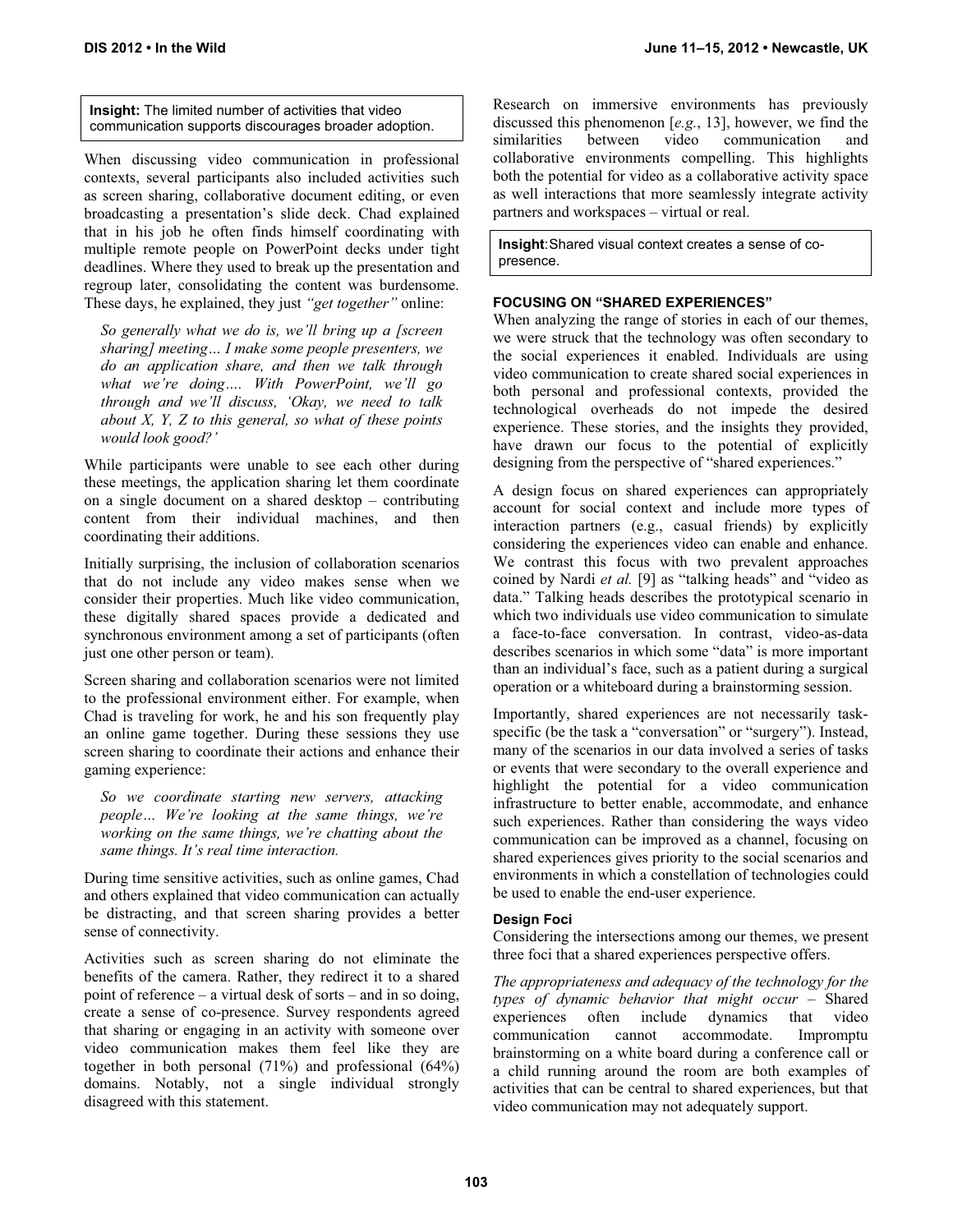*The objectives and shared group values of those participating –* In personal settings the primary objective might simply be to connect with another person, regardless of the technical overhead. However, in more task-oriented professional settings, such as an office meeting, technical problems can be an intolerable overhead especially if participants begrudge the meeting in the first place.

*The spaces and places used and/or created by the experience –* Shared experiences prompt varied notions of space and place. Explicitly focusing on the place envisioned by the technology allows us to consider the role of place, and its varying influence on, for example, conferenceroom-like experiences vs. one-on-one calls. It also draws attention to the symbolic meaning of place as well as what it means to be "local" or "remote."

## **Designing for Shared Experiences**

When using these foci, our primary motivation is not in the design of technology for specific experiences, although many scenarios would benefit from such attention. Rather, we find shared experiences particularly instructive in highlighting opportunities to create a video communication infrastructure and platform that better enables and supports emergent shared experiences. In this final section, we present three sets of design opportunities generated out of the shared experiences perspective.

# *Ambient and non-primary uses of video*

Shared experiences often utilize video communication to support other primary activities. Talking heads and videoas-data assume that the video stream is the primary focus of attention. Even in conventional settings, this is not always the case. A focus on shared experiences accommodates "ambient" uses of video – such as open connections with only occasional interactions. In a PC-based environment this suggests that the view of the video stream might end up buried behind other windows and that users could benefit from IM-like notifications of video activity.

Likewise, video communication often plays a secondary role. Recall Victor's movie nights with his now-wife. The simultaneous use of Skype and Netflix nicely demonstrates the ways in which users add video communication into a constellation of technologies to create their shared experiences. Shared media consumption suggests a range of adaptations, notable the ability for video communication channels to more easily support metadata that software like a Netflix movie client could use for syncing independent streams between remote viewers. We can also imagine designs that would more closely approximate a collocated experience. Notably, movie nights are typically spent sitting next to your partner on the couch, and not looking at them straight on. Placing a vide communication on a separate screen to the side of the user might be more suitable and reminds us that the amalgamation of technologies in shared experiences may often cross divisions of hardware as well as software.

## *Camera(s) & subject matter*

Shared experiences often demand mobile and/or multiple video views. Talking heads and video-as-data assume that the camera and person are stationary, however, the shared experiences we saw showed examples where neither was true. Jack's story of snaking a camera into a plane compartment while working on the engine with his father, or the desires of any parent to follow the action of their children prompts some re-evaluation of the assumptions that govern the design of video communication hardware and software clients. Consider the video compression algorithms: The assumption that most of the captured content does not change frame-to-frame no longer remains true. Instead, algorithms that track groups of pixels moving along vectors could better support non-stationary content and the future of mobile video communication.

Likewise, shared experiences challenge the talking heads presumption that one camera is adequate. Even the ability to switch between front- and back-facing cameras on mobile devices demonstrates the value of multiple perspectives. Experiences like cooking may require multiple camera views (e.g., one for face-to-face conversation and one placed above the stove) or a cameraview that can follow someone as they walk around the kitchen. And stories like Jason's about "*walking away*" from his conversation partners resulted in a number of participants imagining a series of cameras mounted throughout their house and the ability for a video feed to follow them as they move about.

## *Designing for everyone and everyday*

Video communication is more readily used with close friends, family, and coworkers and for special occasions such as Thanksgiving dinner and product launches. The lack of everyday experiences involving friends identifies an opportunity for future exploration – particularly given the recent launch of new services such as Google+ Hangouts that target these relationships. The success of these services remains to be seen, but our experience suggests that they need to go beyond just supporting a group of talking heads in video windows to support shared experiences.

One option may be to reframe video communication as a system-level service. This would allow developers to videoenable their applications, incorporating the medium in ways best suited for the experiences their software provides. As a comparison, consider the plethora of applications that have emerged for mobile devices that make creative use of GPS information as an OS level service. Currently, the most widespread equivalent is video-based screen sharing, which in most clients actually replaces (rather than supplements) the camera-feed.

The desire for interactions with casual friends to have *"less emotional weight"* (Adam) highlights the enormous potential of video communication to augment shared experiences rather than rely on video communication to be the experience itself. A shared experiences perspective